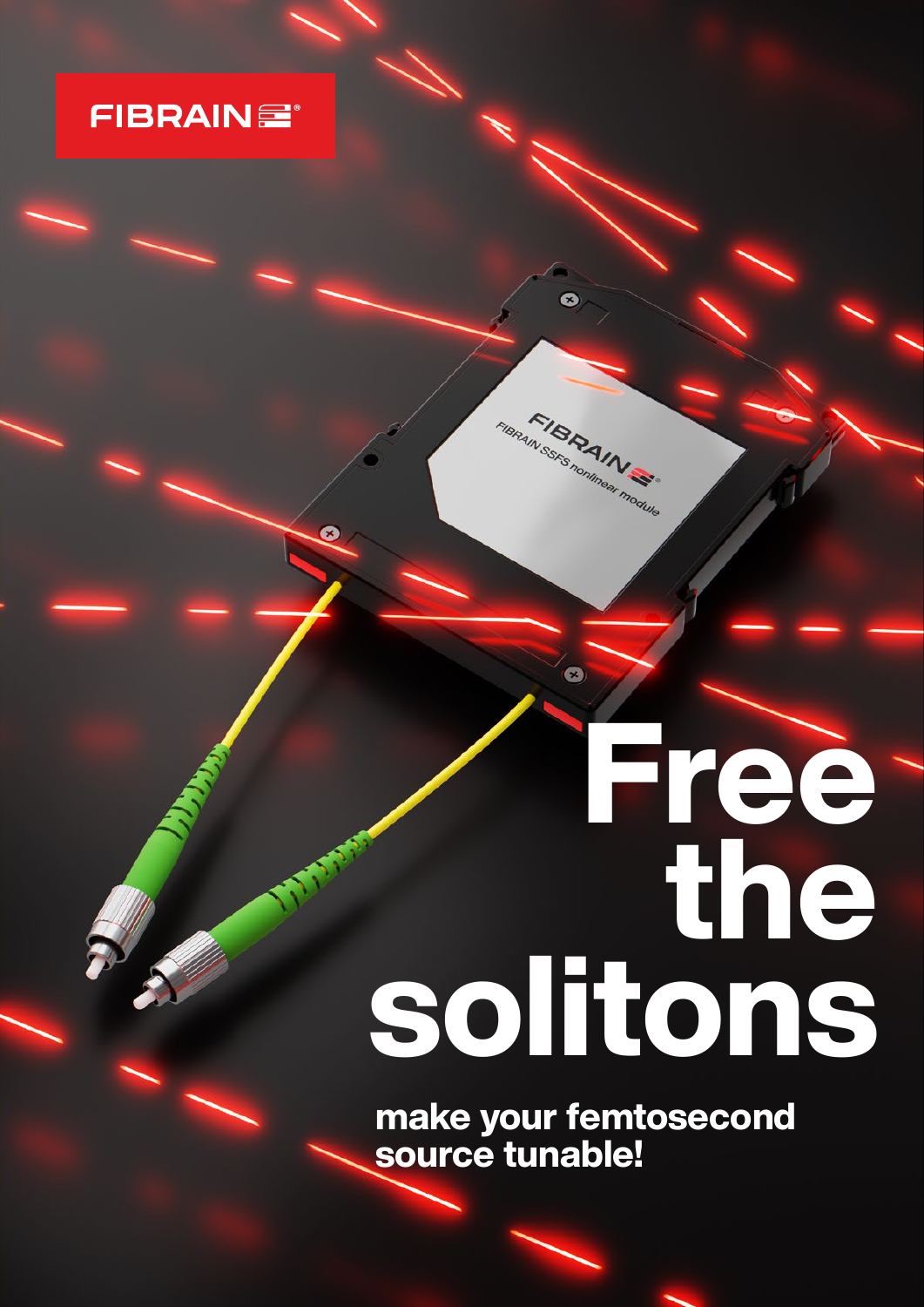

Nonlinear fiber length

Femtosecond lasers have found home in many research labs and industries. They produce very fast optical pulses, typically in spectral windows corresponding to ytterbium (Yb) and erbium (Er), so in the 1045 nm and 1550 nm region, respectively. One femtosecond is equal to 10<sup>-15</sup> second, so such lasers are often called ultrafast. Ultrafast laser are particularly tempting when they come in an all-fiber form, thanks to the inherent stability, maintenance-free operation and optical safety.

One of the drawbacks limiting the number of applications of femtosecond lasers however comes from the fact that the pulse wavelength is substantially fixed, as it is limited by the gain spectra of the active dopants. Of course other dopants are available (thulium, holmium) but commercial lasers using doping different than with Er and Yb are quite few and far in between at the moment. And even if Ho- and Th-doped sources were more readily available, there are still huge gaps in the spectrum which cannot be covered directly with the use of available gain media. Similarly, there are ways to coerce some tunability from the current femtosecond sources, but generally these methods are quite complex and expensive. And let's not even go here into grisly details of the woefully energy-inefficient supercontinuum with spectral slicing approach.

In contrast, Fibrain have introduced nonlinear optical fiber which allows anyone to convert their 1045 nm or 1550 nm fs lasers into wavelength-tunable sources, with a very broadband tuning range. You no longer have to be a photonic expert to spectrally tune your solitons. All is required is to turn up or down the output power. The magic takes place in the fiber optimized for the so-called soliton self-frequency shifting (SSFS) effect, which (although really this information is not necessary for you, if you don't plan on becoming a photonic guru) is a manifestation of the intrapulse stimulated Raman scattering. The extent of spectral shift depends on the length of the nonlinear interaction (or in human-speak, the fiber length) and on the peak power of the input solitons. For fiber to efficiently shift solitons, it should have large (and positive) anomalous dispersion, also in the spectral regions where silica fibers typically have negative dispersion coefficient. The fiber should also have small mode field diameter, low loss and be single-mode and polarization-maintaining. Only then it can guarantee stable operation, with well-defined, noiseless and short output pulses, of stable polarization and high coherency. In other words, it is not a typical off-the-shelf fiber, but has to be optimized for the job. And the SSFS fiber has to be connected with very small losses to the femtosecond laser (which is a bit tricky, considering typical differences in mode characteristics), making sure at the same time than no excessive chirp is introduced. If the last few sentences sound a bit intimidating don't worry, better try erasing them from memory and jump to the next paragraph, as really the niggly physical details are no longer relevant to the end user.

It has been already mentioned that absolutely zero photonic expertise is required to convert your femtosecond laser into tunable one and that's really the message to take home here. That's because Fibrain provide plug&play nonlinear modules, which you only need to connect to the output port on the laser panel. The modules are like magical black boxes, which transform fixed-wavelength sources into tunable ones. Just connect the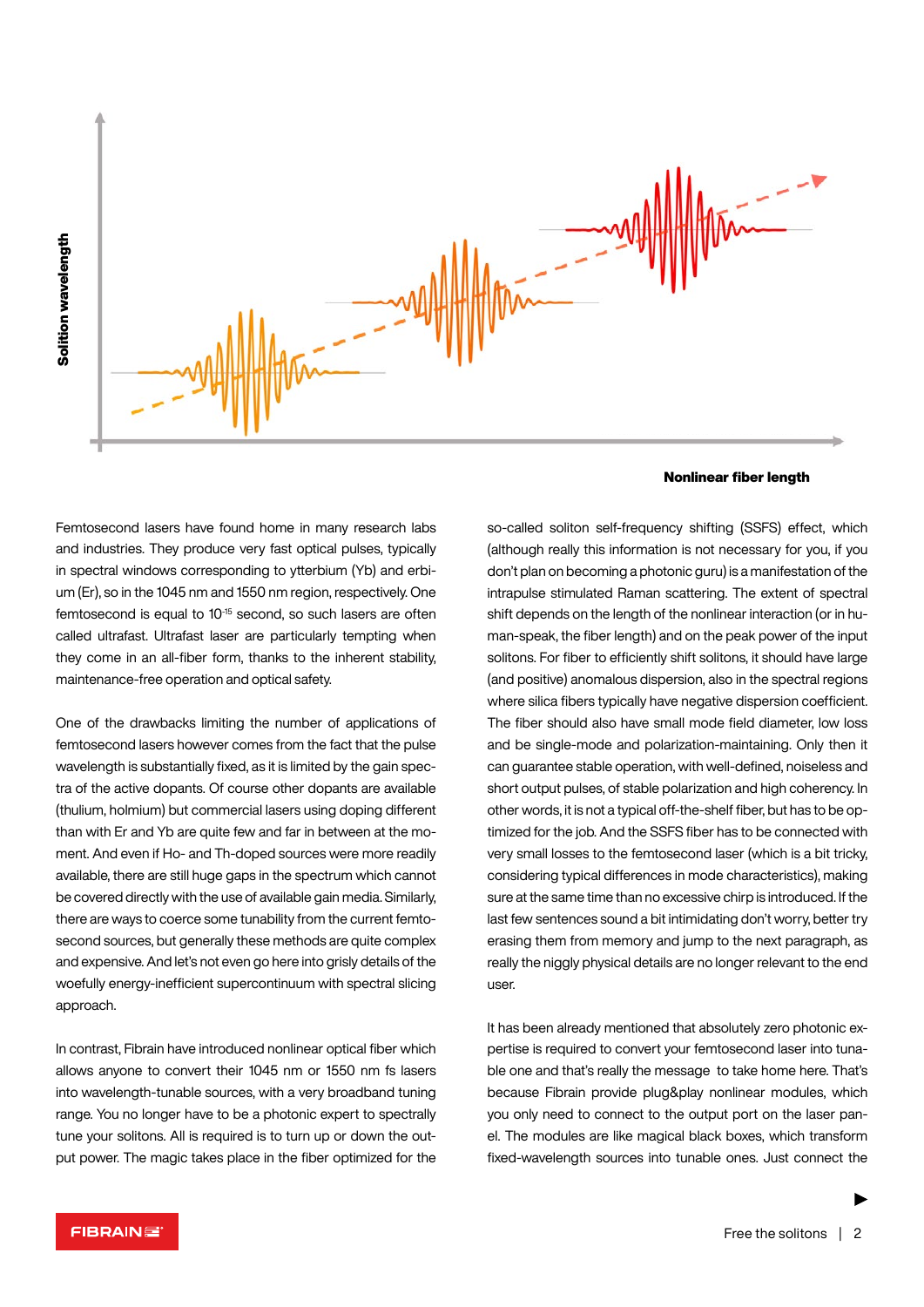input fiber to your laser and play with spectrally shifted copies of your initial solitons at the output! Fig. 1 shows the spectral evolution of output solitons. Clearly, the spectral purity is maintained and solitons keep their shapes regardless of their input energies (oh, and by the way, don't worry about the apparent noise in some of the plots, these are measurement artifacts. We are showing raw and unmassaged results here). By increasing the input power the spectral shift is increased. This is an extremely simple and cost-effective way to increase capabilities of your femtosecond system and open up doors to completely new applications.



Fig. 1 Spectral evolution of fundamental soliton

Output soliton wavelength [nm]

FIBRAINE

Norrnalized power

Normalized power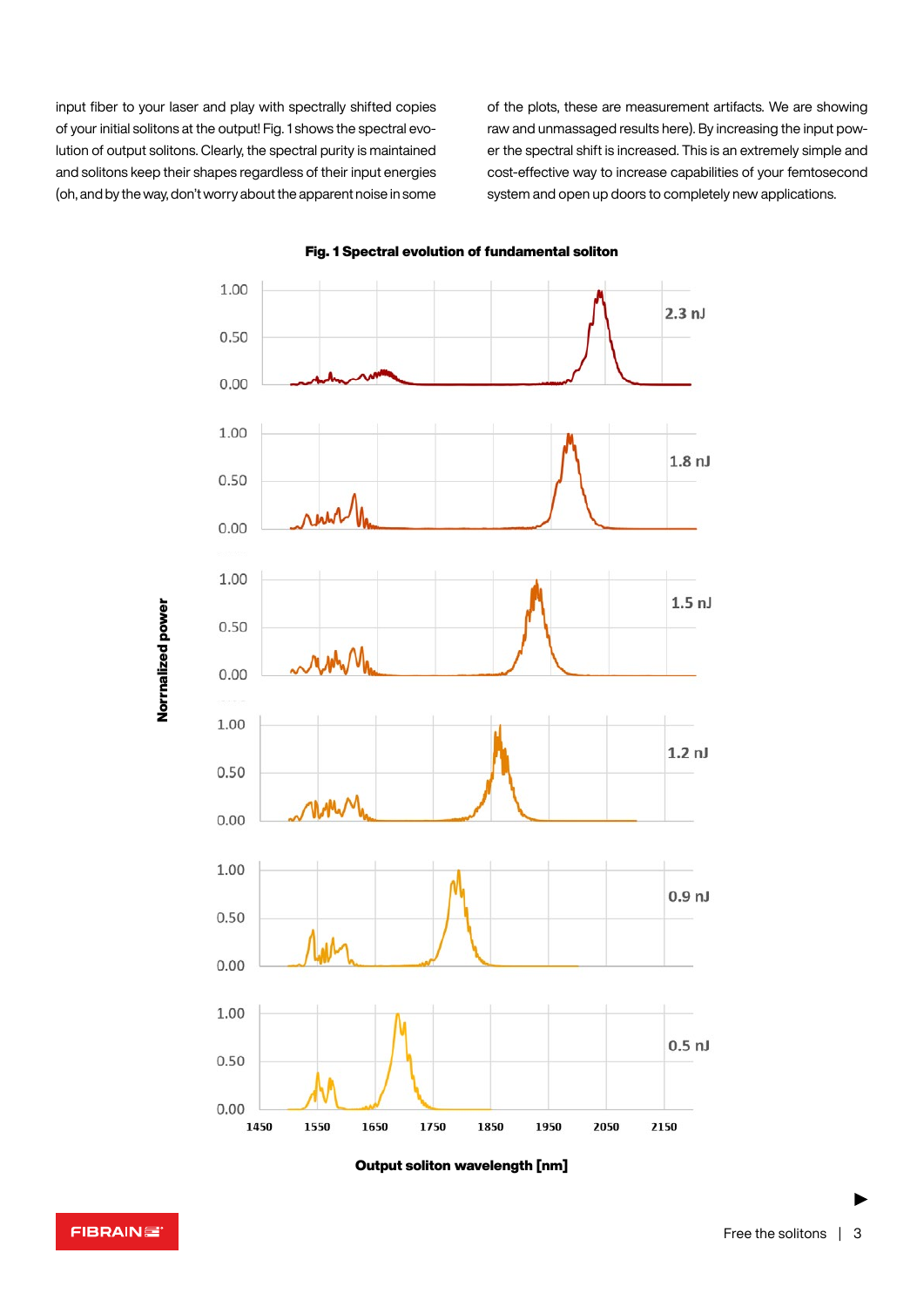All of the sudden your old trusted 1060 nm Yb-laser can produce solitons tunable up to 1600 nm, or a 1550 nm Er-fiber femtosecond laser becomes a 2000 nm light source! And that's without any spectral gaps in between and achieving fully continuous tuning. Fig. 2 presents a representative tunability curve, for a particular example of input 25 fs pulses. Clearly tunability of more than 500 nm is now possible, only by turning the power knob, all thanks to a completely passive, totally plug&play module, smaller than a book. This is an immense capabilities multiplicator, at a fraction of cost of a new fs system. There is a little more happening behind the door – if you tell us about you requirements we can suggest the best module length for you, to optimize the performance and further minimize the cost. But really, this design amounts in practice to reading out the optimum module length from a simple plot like the one in Fig. 3.



Fig. 2 Spectral shift vs pulse energy; 25 fs pulses



Fig. 3 Spectral shift vs module length; for given pulse duration and energy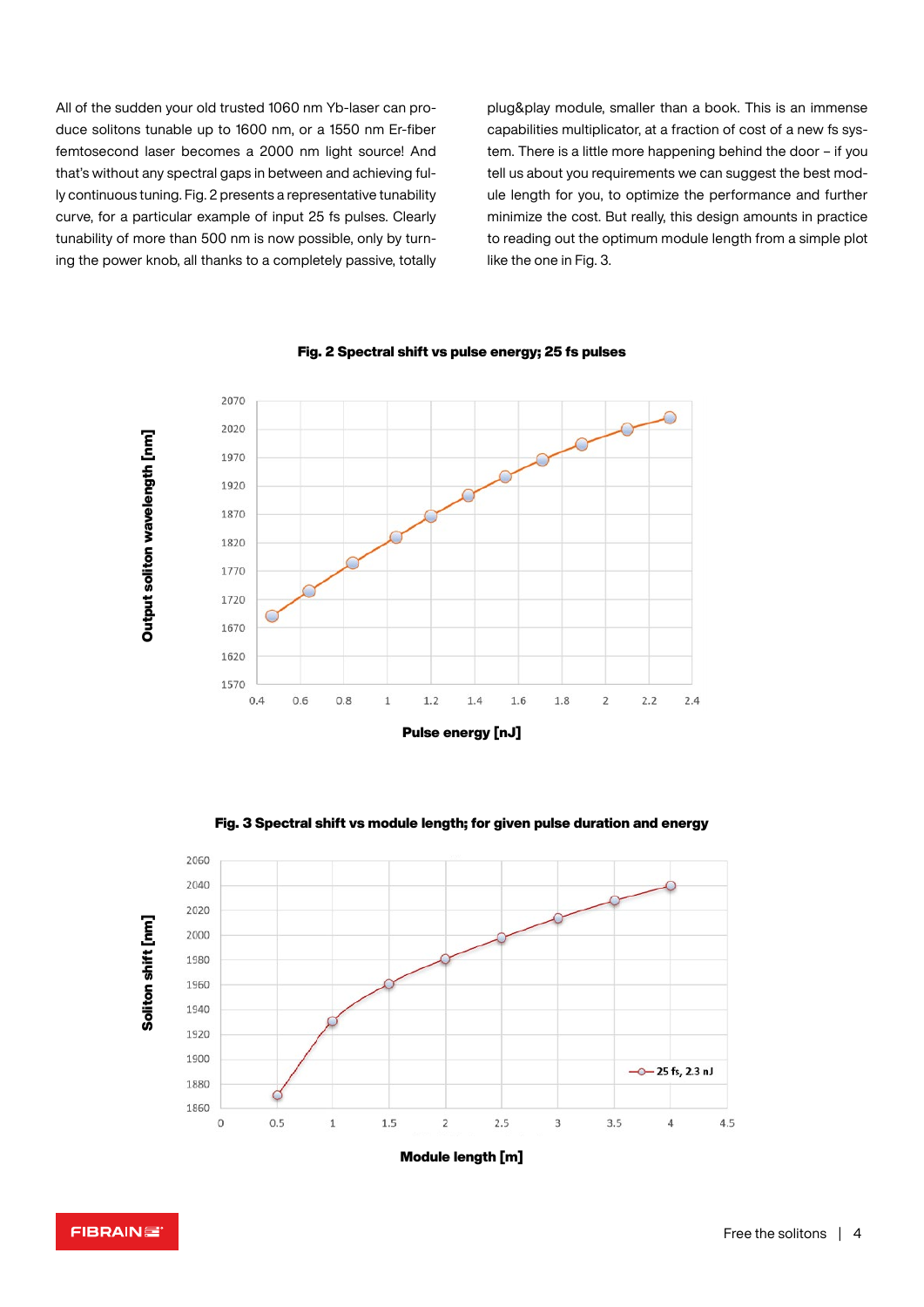Since the output spectrally-shifted solitons are highly coherent (don't just take our word for it, as Fig. 4 shows coherency characteristics of the typical output pulses) and of stable polarization, a host of new applications is now available. These capabilities can be used for example in biomedical applications, to perform virtual biopsies and multiphoton microscopy (e.g. deep-tissue two- or three-photon excitation fluorescence imaging), also in the 1350 nm or 1700 nm windows (for increased penetration depth), where thanks to a very broad tuning range very different fluorophores can be selectively excited. Other applications include nonlinear and time-resolved spectroscopies (for example PAF, SHF, SFG, or CARS), dual frequency comb generation (without the need to have, and synchronize, two femtosecond lasers), for terahertz generation, in sensing and trace-gas or combustion-products monitoring. With the use of our module, the much more-standard Er-doped lasers can do many of the jobs where holmium or thulium lasers would typically be called for. There are also obviously other applications in micromachining, laser ablation and inscription or in selective absorption (also in living cells, with the use of sensitizers) and minimum-invasive surgery. And of course a number of applications in the quantum, nonlinear optics, ultrafast measurements and photonics world. If you would like to discuss your application please drop us an email at **[photonics@fibrain.pl](mailto:photonics@fibrain.pl)**.



Fig. 4 Output soliton coherence - interferometric fringe visibility; 25 fs pulses

Wavelength [nm]